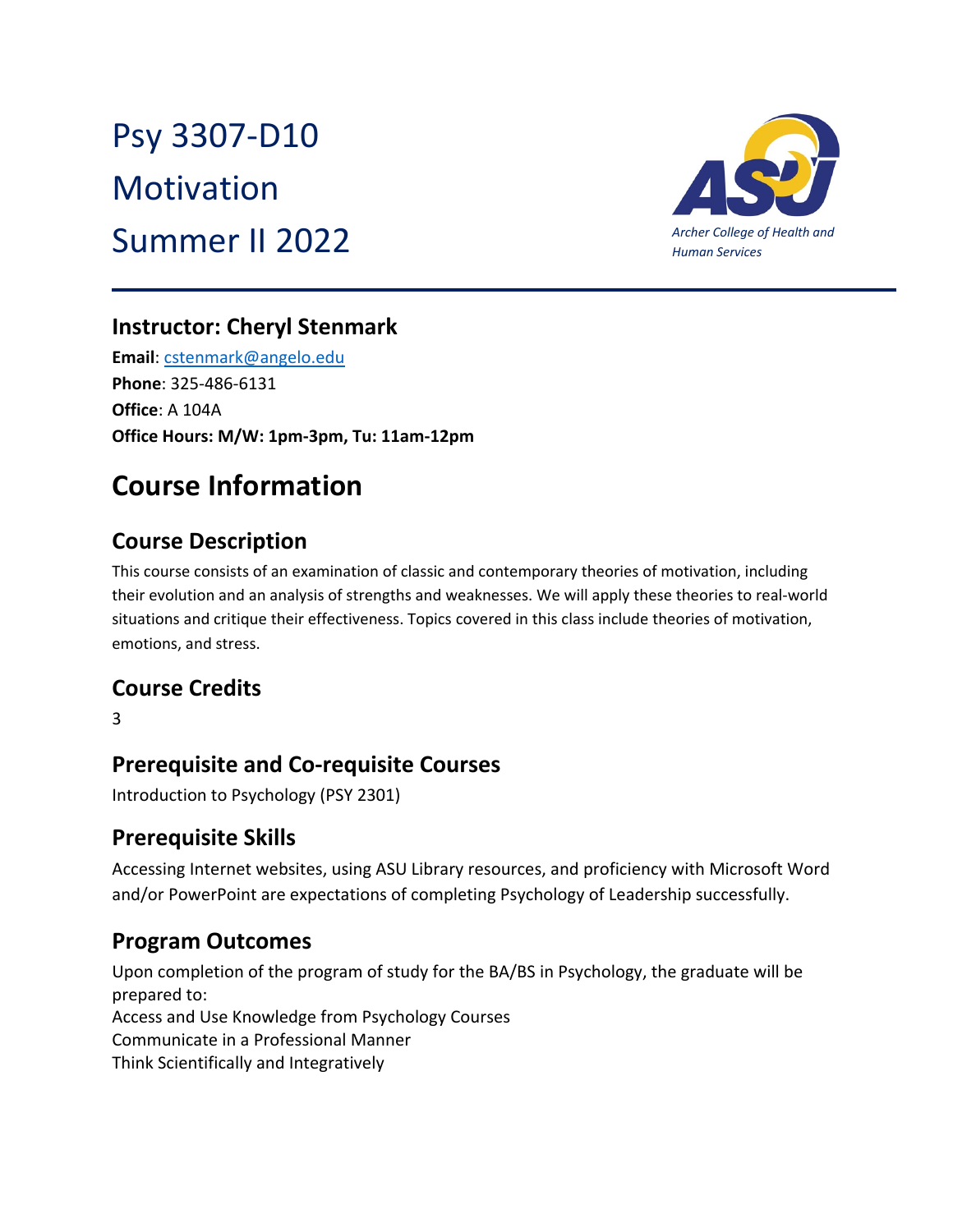## **Student Learning Outcomes**

| <b>Student Learning Outcome</b><br>By completing all course requirements, students will<br>be able to:                                                                                                                                                                   | Assignment(s) or<br>activity(ies)<br>validating outcome<br>achievement:   | <b>Mapping to Program Outcomes</b>                                     |
|--------------------------------------------------------------------------------------------------------------------------------------------------------------------------------------------------------------------------------------------------------------------------|---------------------------------------------------------------------------|------------------------------------------------------------------------|
| Have a foundational knowledge of the<br>history and development of the<br>motivational theories presented in the<br>textbook, understanding the<br>components of each motivation model<br>or approach, and identifying the<br>strengths and weaknesses of each<br>model. | Reading the<br>chapters and<br>reviewing the<br><b>Power Point slides</b> | Scientific and Integrative<br>Thinking                                 |
| Be able to apply what you have learned<br>from the textbook, identifying practical<br>uses of motivation theory in other<br>contexts, and recognition of our own<br>skills relative to the motivation<br>approach being studied.                                         | Quizzes and Tests,<br>Movie Project                                       | <b>Accessing and Using</b><br>Knowledge                                |
| Be able to connect the motivation<br>concepts and behaviors learned in class<br>to other ideas, people and realms of<br>life. For example, how does motivation<br>in a classroom context differ from in a<br>work context?                                               | Discussion<br>Questions, Movie<br>Project                                 | <b>Accessing and Using</b><br>Knowledge, Professional<br>Communication |
| Understand the human dimension of<br>motivation; learning about yourself and<br>others. How does knowing about<br>motivation theory help one to function<br>and relate to others more effectively?                                                                       | Reading the<br>chapters, Quizzes,<br>Tests, Discussion<br>Questions       | Scientific and Integrative<br>Thinking                                 |
| Develop new interests in motivation or<br>caring about motivation to a greater<br>extent than before. Students who care<br>become engaged in motivation issues<br>outside of the classroom and continue<br>to develop their motivation skills.                           | Reading the<br>chapters, Quizzes,<br>Tests, Discussion<br>Questions       | <b>Accessing and Using</b><br>Knowledge, Professional<br>Communication |

### **Course Delivery**

This is an online course offering. The course will be delivered via the Blackboard Learning Management System. The course site can be accessed at ASU's Blackboard Learning Management System.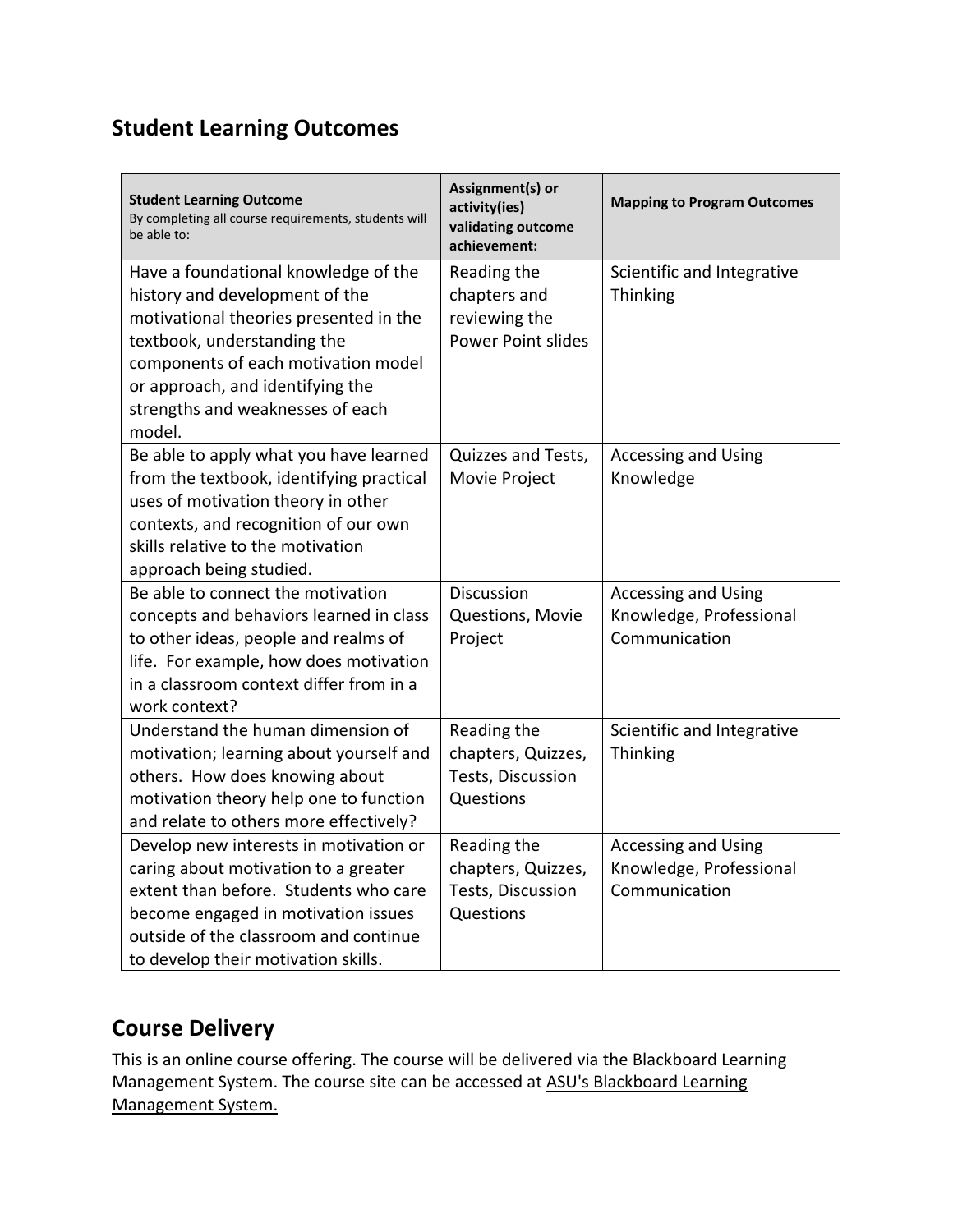The syllabus, announcements, and grades for this class may be found on Blackboard. I encourage students to access this site regularly for important information pertaining to the course. Thus, it is imperative that you have proficient knowledge of operating and, to some extent, troubleshooting, internet browsers, the Blackboard course management system, Respondus, word processing programs, and e‐mail. Should you have any technical problems with Blackboard, Respondus, or your e-mail, it is your responsibility to get the situation resolved immediately. While I can help with a limited amount of trouble‐shooting, your best resource for solving these problems is the ASU IT department. Thus, it is a good idea not to leave assignments until the last minute, in case you encounter technical problems.

**Additionally, please be prepared that this course will be very fast‐paced. We will try to cover a great deal of information in only about 5 weeks. It is vital that you keep up with the material, check Blackboard daily for assignments and deadlines, and let me know as soon as possible if you encounter any problems.**

Please see the **"Getting Started"** document, posted in the Information section in Blackboard for an introduction to the use of Blackboard and the components involved in this course, and refer to the Support Tab in Blackboard with questions over the use of Blackboard and Respondus.

This course is delivered completely online. Assignments and activities will be listed on the course website on the Blackboard course management system. It is IMPERATIVE that you keep up with this class, checking Bb regularly, and noting due dates for assignments and quizzes. It is easy to forget about online classes, but be forewarned that I will not accept late work, and there is no excuse for forgetting about assignments!

Additionally, you MUST use (check daily) your ASU e-mail address for this class, as it is the **best way for me to contact you.**

#### **Required Texts and Materials**

Motivation: Biological, Psychological, an Environmental, 4<sup>th</sup> Edition, by Lambert Deckers

#### **Recommended Texts and Materials**

The text for the course is listed above. The last page of the syllabus lists the tentative schedule of topics. The course is built around the textbook. I suggest that you read the material prior to reading the course lectures. The lectures will be related to but will not come directly from the text. There are exams, assignments, and group projects for the class; these are described below.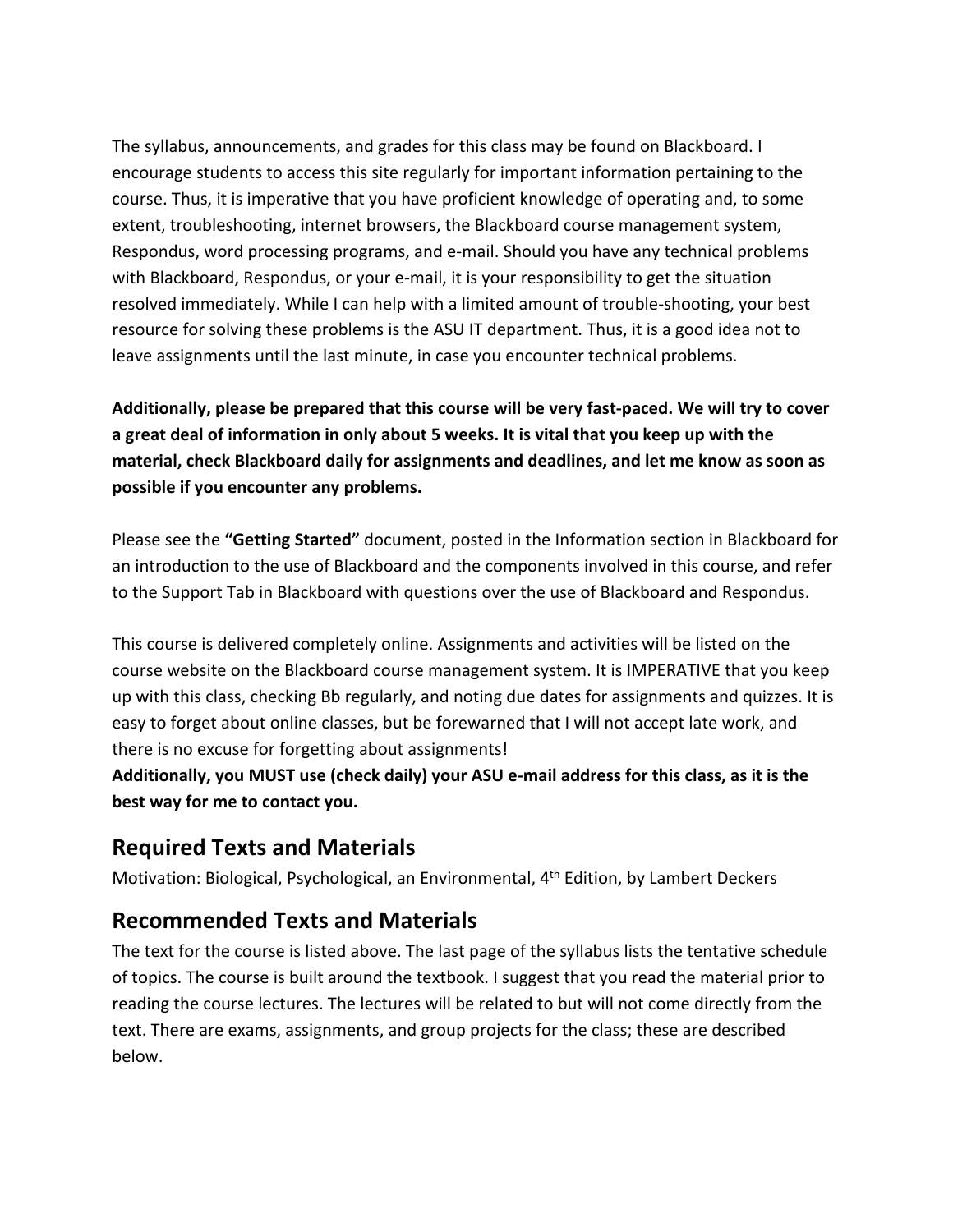## **Technology Requirements**

To successfully complete this course, students need to have access to a computer with Respondus LockDown Browser and Respondus Monitor. More information about LockDown Browser and Monitor is included below.

## **To participate in one of ASU's distance education programs, you need this technology:**

- A computer capable of running Windows 7 or later, or Mac OSX 10.8 or later
- The latest version of one of these web browsers: internet Explorer, Firefox, or Safari
- Microsoft Office Suite or a compatible Open Office Suite
- Adobe Acrobat Reader
- High Speed Internet Access
- Ethernet adapter cable required (wireless connections can drop during tests and Collaborate sessions)
- Webcam

Refer to Angelo State University's Distance Education website for further technology requirements*:* Angelo State University's Distance Education Website

## **Topic Outline**

The topics that will be covered in this course can be found in the Course Schedule at the end of the syllabus.

## **Communication**

I must be able to contact all students in this course via e‐mail. It is expected that students regularly check their e‐mail and Blackboard (at least once a day is preferred). The best way to contact me is via e‐mail. Although I answer e‐mail regularly (and relatively quickly) throughout the work week (Monday ‐ Friday, 7:30AM to 4:30PM), I respond to it less frequently on weekends and holidays. During those times, you can expect an answer to your e-mail within 24-48 hours. There may be times during the semester, when I do not have access to email. I will be sure to notify students if such situations occur.

If you are on campus and would like to drop by my office, please feel free to do so. As I am often away from my desk, it is probably best to arrange a specific time in advance. Please email me to do so.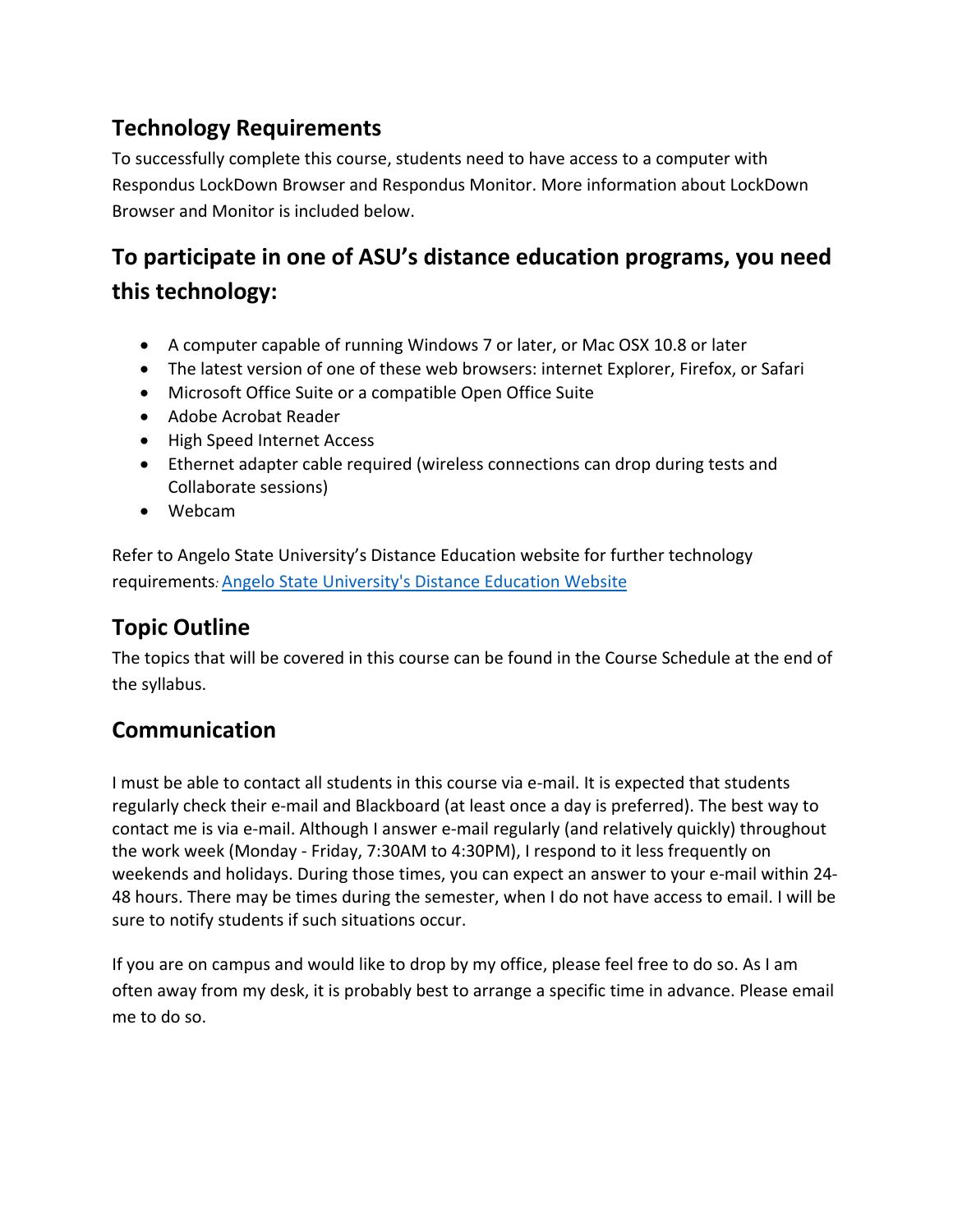**Written communication via email:** All private communication will be done exclusively through your ASU email address. Check frequently for announcements and policy changes. In your emails to faculty, include the course name and section number in your subject line.

**Virtual communication:** Office hours and/or advising may be done with the assistance of the telephone, Collaborate, Skype, etc.

## **Grading**

## **Evaluation and Grades**

Course grades will be determined as indicated in the table below.

| <b>Assessment</b>           | <b>Percent/Points of Total</b><br>Grade     |
|-----------------------------|---------------------------------------------|
| 4 tests                     | 400 points (4 tests @ 100 points per test)  |
| <b>Discussion Questions</b> | 20 points (4 weeks @ 5 points per week)     |
| Movie Project               | 100 points (2 papers @ 50 points per paper) |
| Total                       | 520 points                                  |

## **Grading System**

Course grades will be dependent upon completing course requirements and meeting the student learning outcomes.

The following grading scale is in use for this course:

A = 90.00‐100 points B = 80.00‐89.99 points C = 70.00‐79.99 points D = 60.00‐69.99 points F = 0‐59.99 points (Grades are not rounded up)

## **Teaching Strategies**

Students are expected to be "active learners." It is a basic assumption of the instructor that students will be involved (**beyond the materials and lectures presented in the course**) discovering, processing, and applying the course information using peer‐review journal articles, researching additional information and examples on the Internet, and discussing course material and clinical experiences with their peers.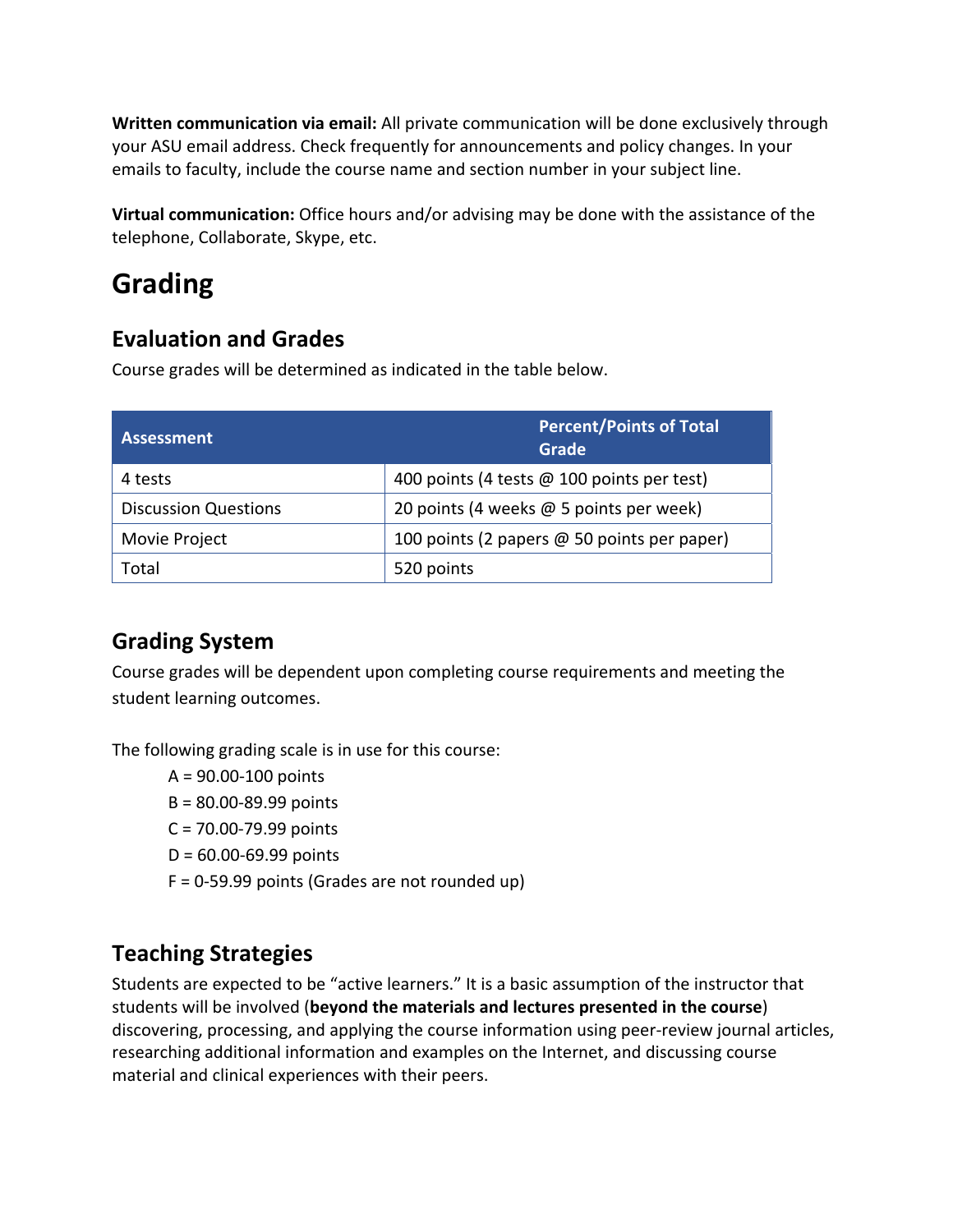#### **Assignment and Activity Descriptions**

#### **\*Please note: Criteria for all assignments and activities are located at the end of this syllabus.**

**Exams:** There will be four (4) exams, including the final, covering material from the textbook as well as lectures and discussions. The exams are worth 100 points each. These exams will contain 50 questions, and you will have 120 minutes to complete each exam, and you will have TWO attempts; the highest grade will count. Exam items may include multiple choice, matching and true/false items**.** The final exam will **not** be comprehensive. **There will be NO make‐ups scheduled for the exams.** You will have the entire week (beginning Monday at 12:00am, ending Sunday at 11:59pm) to complete the exams; that means that you may take the exam any time during those days, but the exam must be COMPLETED by 11:59pm on Sunday of the exam weeks.

**Weekly Discussion Board Posts**: Each week, each student will be required to respond directly to two discussion questions that I have posted pertaining to the topic of the unit that is being covered that week **and respond to a colleague's post at least once**. Your discussion posts are due by Sunday of each week at 11:59pm. There are 12 weeks of Discussion Boards, but I will drop 2 weeks' worth, for the occasional slip‐up, should you forget or become sick.

The response must be substantive; more than just "I agree" discussion board posts. These posts are worth 5 points each. Be considerate and appropriate when using the discussion board. It is neither a public forum nor a limited public forum. I have the right to remove any message for the purposes of saving space, focusing attention of students on relevant materials, and avoiding material inappropriate for the classroom. On this last note, with freedom comes responsibility. Please keep in mind, as you contribute to the discussion board, that not everyone comes from the same background, or shares the same values and ideals. Please be appropriate (professional) and considerate of others. If you have any questions on this matter, contact the instructor for clarification.

Please apply this same courtesy whenever communicating with anyone in the course, whether it is myself or another student, in any way, including e‐mail, discussion board responses, and any other communication.

**Movie Project:** You will use what you learn in class to analyze the motives of a character is a movie. You will do two of these movie papers. More details about this assignment can be found in the Course Materials section of Blackboard.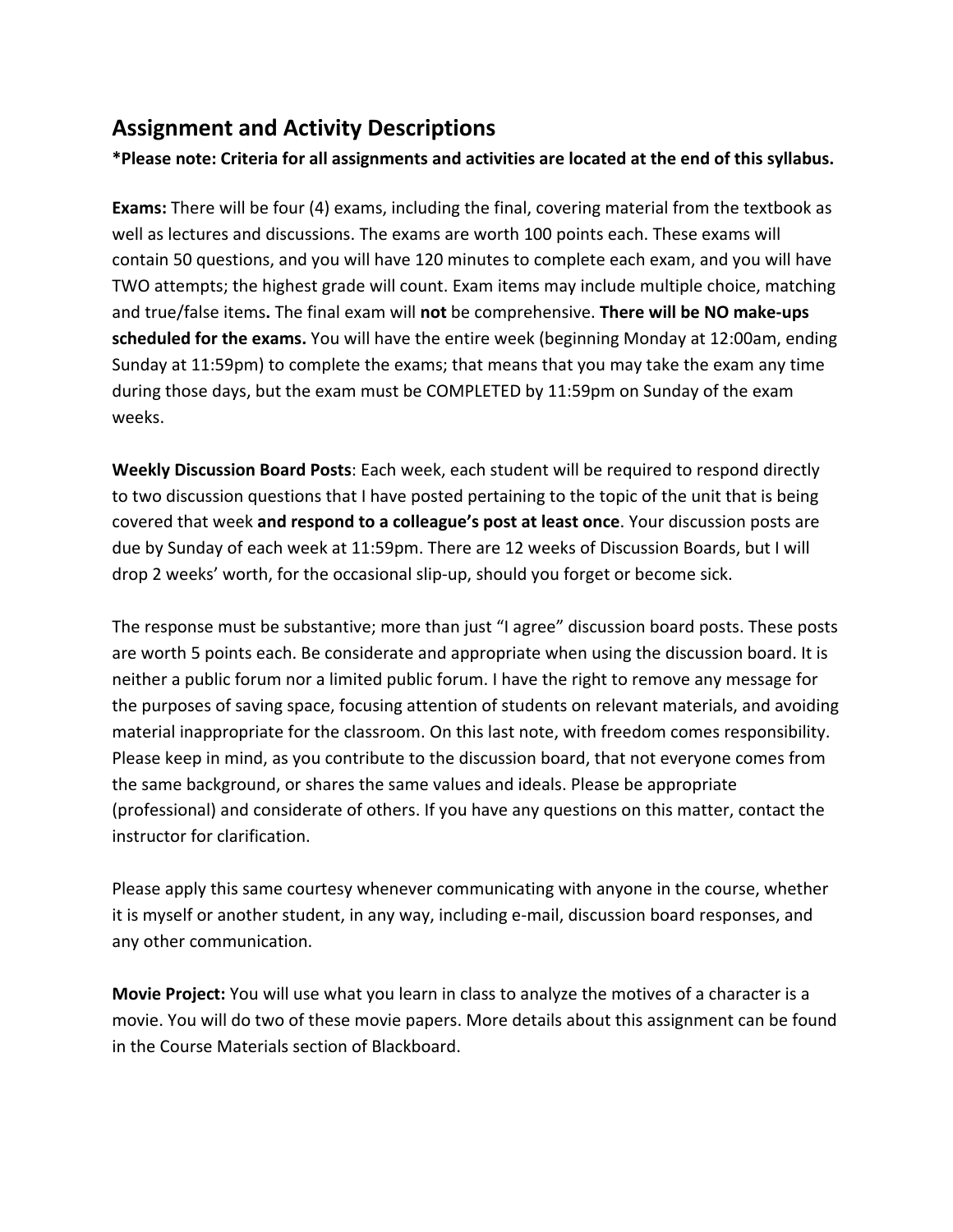All assignments should be typed and presented in a professional manner. You may always turn in assignments early; I will accept them prior to their scheduled due date.

Grades will be posted on Blackboard as they become available.

#### **Assignment Submission**

All assignments MUST be submitted through the Assignments link in the Blackboard site. This is for grading, documenting, and archiving purposes. Issues with technology use arise from time to time. If a technology issue does occur regarding an assignment submission, email me at **cstenmark**@angelo.edu and attach a copy of what you are trying to submit. Please contact the IT Service Center at (325) 942‐2911 or go to your Technology Support tab to report the issue. This lets your faculty know you completed the assignment on time and are just having problems with the online submission feature in Blackboard. Once the problem is resolved, submit your assignment through the appropriate link. This process will document the problem and establish a timeline. Be sure to keep a backup of all work.

#### **Late Work or Missed Assignments Policy**

**Deadlines: NO LATE WORK will be accepted in this course. Exceptions will be made only for serious illness or emergency and then only after discussion with the instructor. Please contact the instructor by telephone or email if an emergency situation occurs.** 

If the student is involved in a university‐approved absence, arrangements should be made with the instructor as far in advance as possible to ensure agreement on interpretation and the make additional arrangements for different deadlines.

## **General Policies Related to This Course**

All students are required to follow the policies and procedures presented in these documents:

- Angelo State University Student Handbook<sup>1</sup>
- Angelo State University Catalog<sup>2</sup>

#### **Student Responsibility and Attendance**

**Online**: This class is asynchronous, meaning you do not have to be on‐line at a certain time. There are readings which you will have to complete to be able to adequately participate in individual and group assignments. In order to complete this course successfully, you do have to participate in all course activities i.e. discussion boards, course projects, reflective logs, etc. Students are expected to engage in course activities and submit work by due dates and times. The hope is that students will make substantive contributions which reflect integration of assigned materials as well as any outside readings as appropriate. Scholarly contribution is an expectation. For planning purposes, this class will probably require a minimum of 6‐9 study hours per week on average.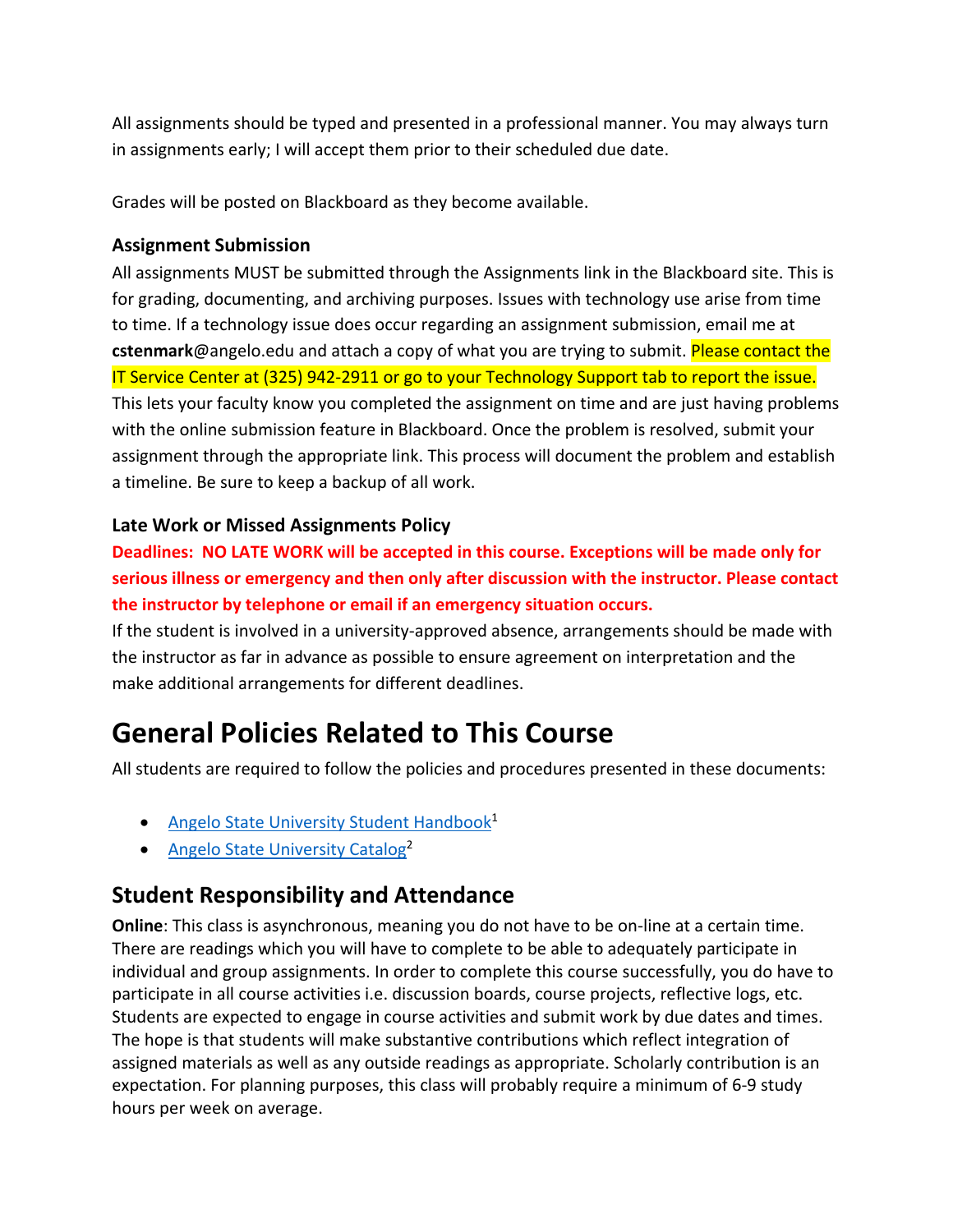## **Academic Integrity**

Students are expected to maintain complete honesty and integrity in all work. Any student found guilty of any form of dishonesty in academic work is subject of disciplinary action and possible expulsion from ASU.

The College of Health and Human Services adheres to the university's Statement of Academic Integrity.3

## **Accommodations for Students with Disabilities**

ASU is committed to the principle that no qualified individual with a disability shall, on the basis of disability, be excluded from participation in or be denied the benefits of the services, programs or activities of the university, or be subjected to discrimination by the university, as provided by the Americans with Disabilities Act of 1990 (ADA), the Americans with Disabilities Act Amendments of 2008 (ADAAA) and subsequent legislation.

Student Disability Services is located in the Office of Student Affairs, and is the designated campus department charged with the responsibility of reviewing and authorizing requests for reasonable accommodations based on a disability. It is the student's responsibility to initiate such a request by contacting an employee of the Office of Student Affairs, in the Houston Harte University Center, Room 112, or contacting the department via email at ADA@angelo.edu. For more information about the application process and requirements, visit the Student Disability Services website.<sup>4</sup> The employee charged with the responsibility of reviewing and authorizing accommodation requests is:

Dallas Swafford Director of Student Disability Services Office of Student Affairs 325‐942‐2047 dallas.swafford@angelo.edu Houston Harte University Center, Room 112

### **Incomplete Grade Policy**

It is policy that incomplete grades be reserved for student illness or personal misfortune. Please contact faculty if you have serious illness or a personal misfortune that would keep you from completing course work. Documentation may be required. See ASU Operating Policy 10.11 Grading Procedures<sup>5</sup> for more information.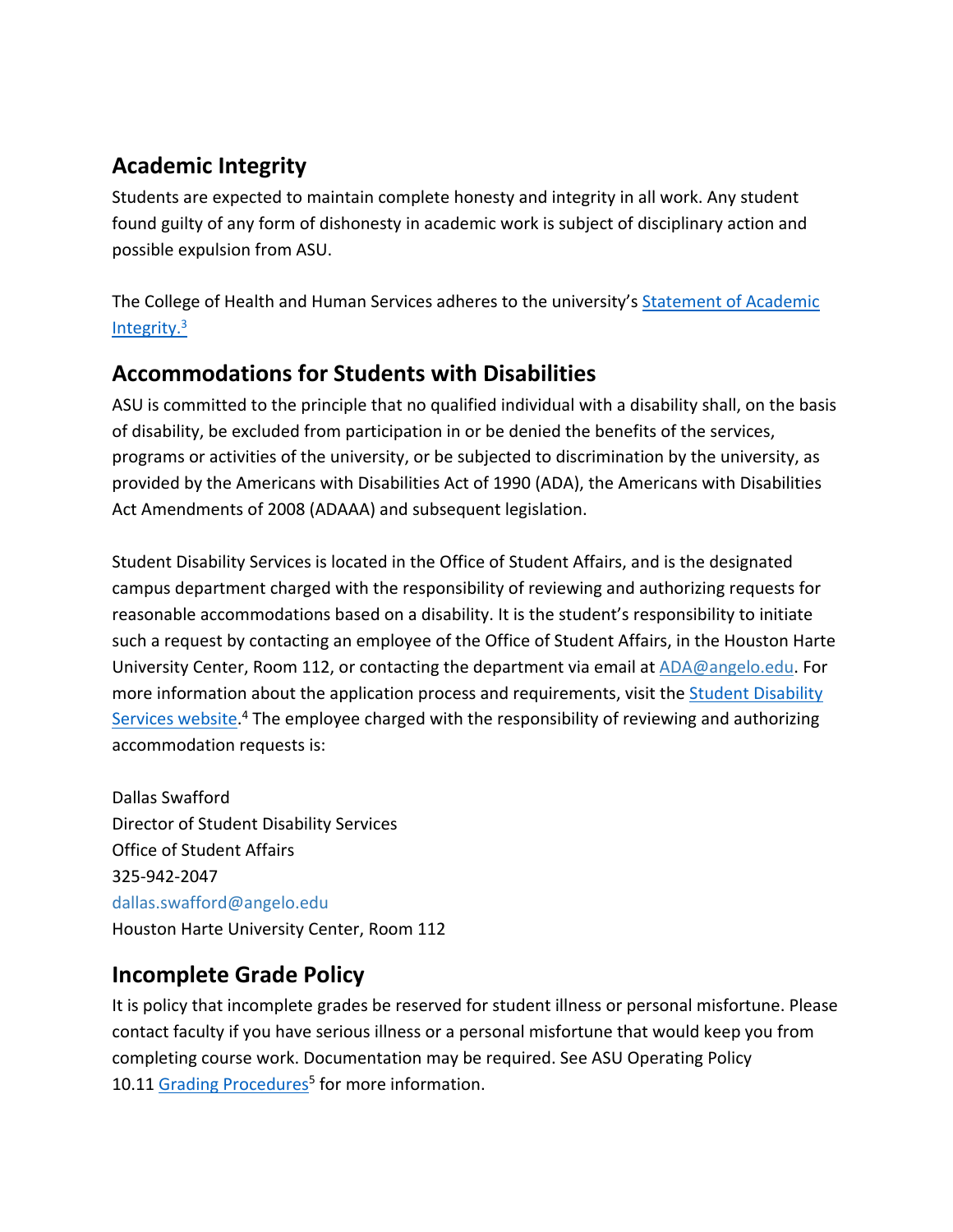### **Plagiarism**

Plagiarism is a serious topic covered in ASU's Academic Integrity policy<sup>6</sup> in the Student Handbook. Plagiarism is the action or practice of taking someone else's work, idea, etc., and passing it off as one's own. Plagiarism is literary theft.

In your discussions and/or your papers, it is unacceptable to copy word-for-word without quotation marks and the source of the quotation. It is expected that you will summarize or paraphrase ideas giving appropriate credit to the source both in the body of your paper and the reference list.

Papers are subject to be evaluated for originality. Resources to help you understand this policy better are available at the ASU Writing Center.<sup>7</sup>

## **Student Absence for Observance of Religious Holy Days**

A student who intends to observe a religious holy day should make that intention known in writing to the instructor prior to the absence. See ASU Operating Policy 10.19 Student Absence for Observance of Religious Holy Day<sup>8</sup> for more information.

## **Copyright Policy**

Students officially enrolled in this course should make only one printed copy of the given articles and/or chapters. You are expressly prohibited from distributing or reproducing any portion of course readings in printed or electronic form without written permission from the copyright holders or publishers.

## **Syllabus Changes**

The faculty member reserves the option to make changes as necessary to this syllabus and the course content. If changes become necessary during this course, the faculty will notify students of such changes by email, course announcements and/or via a discussion board announcement. It is the student's responsibility to look for such communications about the course on a daily basis.

## **Title IX at Angelo State University**

Angelo State University is committed to providing and strengthening an educational, working, and living environment where students, faculty, staff, and visitors are free from sex discrimination of any kind. In accordance with Title VII, Title IX, the Violence Against Women Act (VAWA), the Campus Sexual Violence Elimination Act (SaVE), and other federal and state laws, the University prohibits discrimination based on sex, which includes pregnancy, and other types of Sexual Misconduct. Sexual Misconduct is a broad term encompassing all forms of gender‐based harassment or discrimination and unwelcome behavior of a sexual nature. The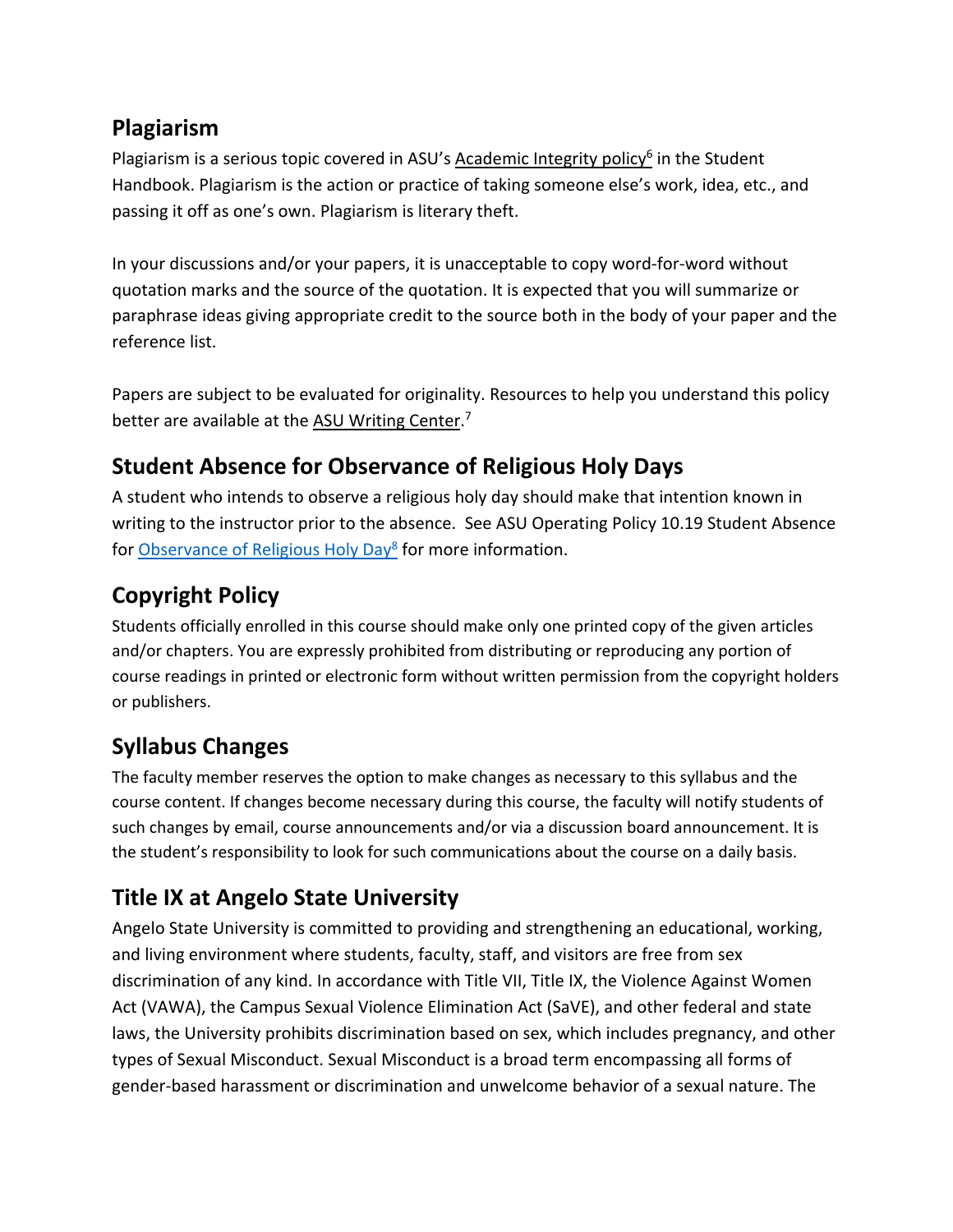term includes sexual harassment, nonconsensual sexual contact, nonconsensual sexual intercourse, sexual assault, sexual exploitation, stalking, public indecency, interpersonal violence (domestic violence or dating violence), sexual violence, and any other misconduct based on sex.

You are encouraged to report any incidents involving sexual misconduct to the Office of Title IX Compliance and the Director of Title IX Compliance/Title IX Coordinator, Michelle Boone, J.D. You may submit reports in the following manner:

Online: www.angelo.edu/incident‐form Face to face: Mayer Administration Building, Room 210 Phone: 325‐942‐2022 Email:michelle.boone@angelo.edu

*Note, as a faculty member at Angelo State, I am a mandatory reporter and must report incidents involving sexual misconduct to the Title IX Coordinator. Should you wish to speak to someone in confidence about an issue, you may contact the University Counseling Center (325‐* 942-2371), the 24-Hour Crisis Helpline (325-486-6345), or the University Health Clinic (325-942-*2171).*

For more information about resources related to sexual misconduct, Title IX, or Angelo State's policy please visit: www.angelo.edu/title‐ix.

| <b>Week</b>    | <b>Date</b> | Topic/Assignments/Assessments<br><b>DUE</b> | <b>Readings/Assignments</b> |
|----------------|-------------|---------------------------------------------|-----------------------------|
| 1              | July 11     | Introduction                                | Syllabus, Ch. 1, 2, 3       |
|                |             | History                                     |                             |
|                |             | Evolution                                   |                             |
| $\overline{2}$ | July 18     | Addiction                                   | Ch. 4, 5, 6                 |
|                |             | Homeostasis                                 |                             |
|                |             | Arousal                                     |                             |
| 3              | July 25     | <b>Drives and Needs</b>                     | Ch. 8, 10, 11               |
|                |             | <b>Intrinsic and Extrinsic</b>              |                             |
|                |             | Goals                                       |                             |
| 4              | Aug 1       | <b>Stress</b>                               | Ch. 7, 13, 14               |
|                |             | <b>Emotions and Moods</b>                   |                             |

## **Course Schedule**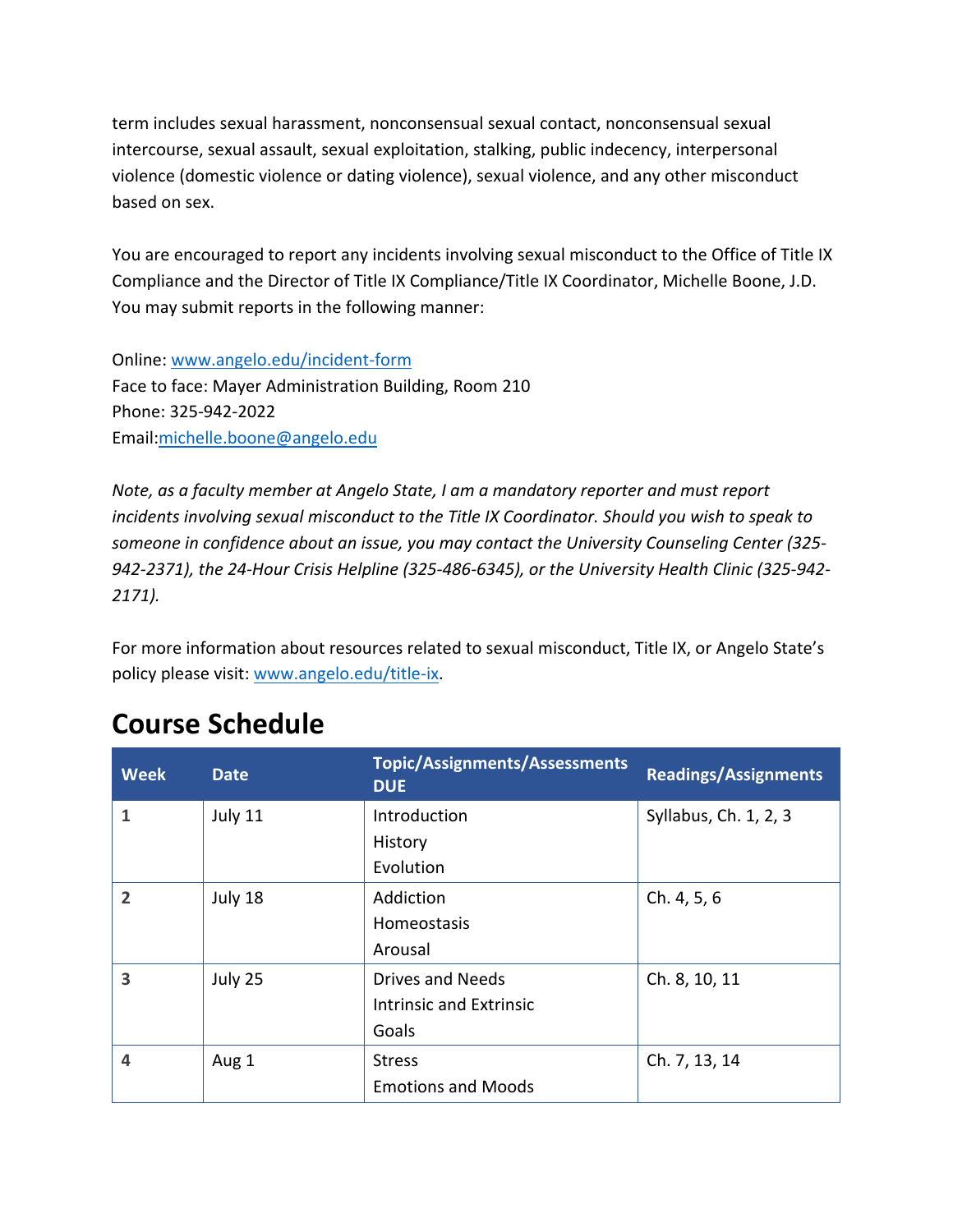| <b>Week</b> | <b>Date</b>                               | Topic/Assignments/Assessments<br><b>DUE</b> | <b>Readings/Assignments</b> |
|-------------|-------------------------------------------|---------------------------------------------|-----------------------------|
|             |                                           | <b>Emotions as Motives</b>                  |                             |
| 5           | August 8                                  |                                             |                             |
|             | ** August 12 is the<br>last day of class! |                                             |                             |

## **Grading Rubrics**

**Criteria for Evaluation:**

**Writing:** Substantive content and the quality of the student's writing will be considered in all written assignments, **including discussion board postings**. Substantive content includes closely following instructions for the content of the assignment. Quality of writing covers clarity of expression and organization, appropriate use of references and academic writing style, use of inclusive language, and correct grammar, spelling, and punctuation. Please contact the instructor if this is unclear or needs further explanation.

**Discussion Board Participation:** Elements included in the evaluation of discussion board participation will include evidence of critical thinking, clear identification of the issues, understanding problems, and the ability to propose and evaluate solutions. All participants are expected to **welcome open expression of opinions, attitudes and beliefs and to accept the legitimacy and value of dissent**. In addition to respect for the ideas of your classmates and the instructor, **common courtesy is also expected**.

## **Student Evaluation of Faculty and Course**

Students in all programs are given the opportunity to evaluate their courses and the faculty who teach them. Evaluations are most helpful when they are honest, fair, constructive, and pertinent to the class, clinical experience, or course. Faculty value student evaluations, and use student suggestions in making modifications in courses, labs and clinical experiences. Angelo State University uses the IDEA (Individual Development and Educational Assessment) system administered through Kansas State University for all course evaluations. The Office of Institutional Research and Assessment administers IDEA for the entire university, online and has established a policy whereby students can complete course evaluations free from coercion.